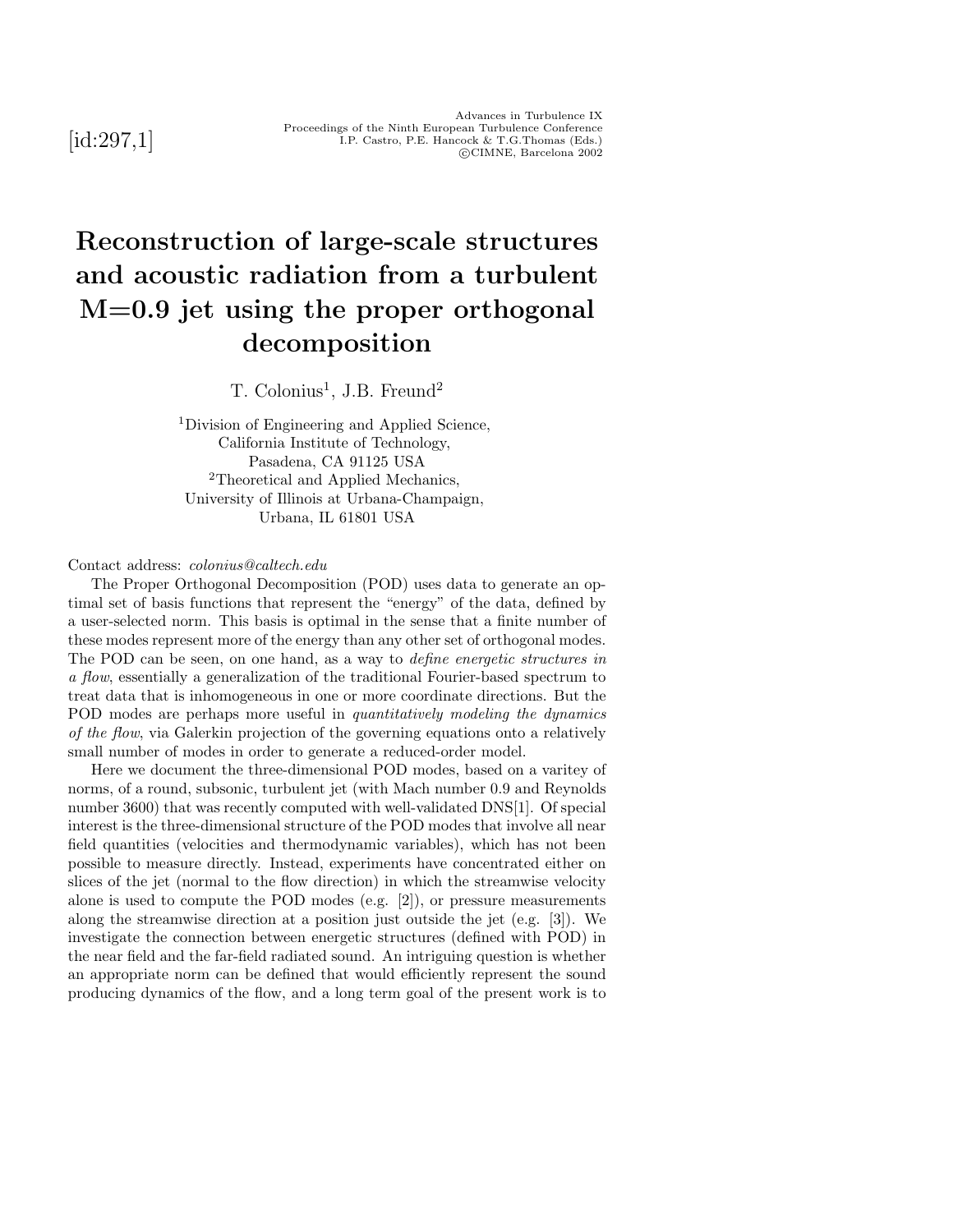address this issue. In other words, we seek to determine what is a good norm to define such that relatively few modes contribute to the generation of radiated sound. This, we hope, will in the long run lead to phenomenological models for sound radiation by large scale structures in turbulent jets and other flows.

#### **Computational considerations**

POD provides a set of scalar or vector basis functions that optimally represent, with a given number of modes, a user-defined norm of a set of data. For incompressible three-dimensional datasets, this norm is typically taken to be the fluctuation kinetic energy, integrated over the entire flow volume, and therefore the vector basis function represents the three components of velocity (in an appropriately defined coordinate system). In general, however, we can quite arbitrarily specify which vector of flow quantities (including scalars), the region over which the norm is defined, and how the individual components of a vector of quantities are weighted in the norm. For compressible flows, the choices of variables, norms, and weightings are not as obvious, especially when the governing equations are to be projected on to the modes. Some generalizations of the POD to this case were considered by Rowley[4].

In the present work, we have sidestepped this issue, and simply defined a general vector of variables that include 3 components of velocity, sound speed, and pressure, from which all other flow quantities may be computed. We define an arbitrary scaling factor as part of the norm, so that individual components of vector are weighted differently in the integration, and so that a consistent nondimensionalization of different flow variables is implied. Then, for example, if we weight the sound speed and pressure with zero, we obtain the standard kinetic energy norm used in incomrpessible flow. We have used that norm, along with norms based on enthalpy (pressure weighted to zero, sound speed weighted by a factor involving the ratio of specific heats), the streamwise velocity along, and the pressure alone. The integrations are defined over (i) "freespace", which is truncated with little error at the edges of the open computational domain, (ii) slices normal to the jet axis, and (iii) a portion of a large sphere 60 jet radii in radius in the acoustic field. We note that the acoustic field (all flow variables) at that location was determined by extrapolation of the wave field from the smaller computational domain using a method similar to the so-called Kirchhoff surface.

For homogeneous (periodic) coordinate directions, Fourier modes are identical to POD modes. We therefore use an azimuthal Fourier transform of the flow data and compute the POD modes of each Fourier mode (as functions of *x*, the streamwise coordinate and *r*, the radial coordinate) independently. The POD modes are computed using the method of snapshots[5] from 2333 snapshots of the DNS data saved every 5 time steps.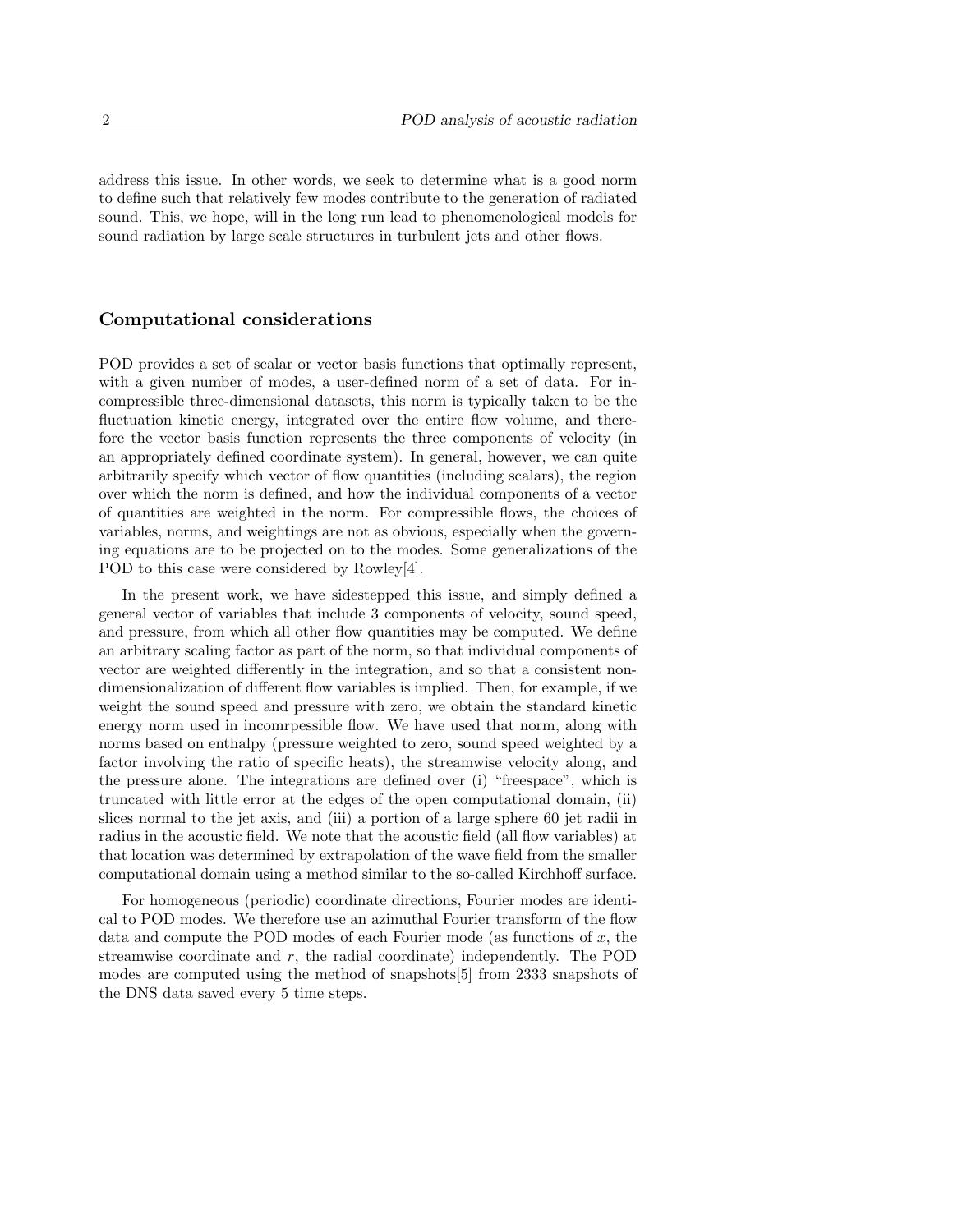## **Results**

For most norms we consider, we find a significant amount of energy in relatively few POD modes. The norms based on surface-integrals converge more rapidly, in general, requiring 0.6% of all the modes to capture 85% of the energy, for the case of streamwise velocity at a position near the end of the potential core. By contrast, 3% of all the three-dimensional modes are required to capture the volume integral of pressure or kinetic energy to around 80%.

For the pressure norm, we find in general that the most energetic POD modes have a wave packet structure, and that pairs of such modes represent advection of the structures at nearly constant phase speed. The most energetic modes are dominated by the axisymmetric and first helical modes and bear a strong resemblance to the growth and decay of instability waves. The firts and second most energetic of these appears to coincide with the formation of vortices (both axisymmetric and helical). The third and forth most energetic modes (both axisymmetric and helical) shown a streamwise period doubling consistent with a vortex-pairing phenomena near the end of the potential core.

The most energetic mode based on kinetic energy, by contrast, appears as a long, slowly rotating structure with azimuthal wavenumber two, and it is most intense past the end of the potential core. There is little discernable "propagation" of the kinetic energy modes.

We have examined the extent to which a portion of the POD modes are able to "reconstruct" various statistical quantities in the flow, such as (local) turbulent kinetic energy, Reynolds stresses, and pressure fluctuations both near and far (acoustic) field. For the pointwise near field quantities, the results are for the most part consistent with the rate at which the eigenvalues converge to the total (integrated) energy. One surprising result is that the pressure modes seem to have better overall pointwise convergence in the near field even for quantities that do not explicitly appear in the norm, such as turbulent kinetic energy.

In particular, we have found that all reconstructions based on norms defined over the near field give very poor convergence for the far acoustic field. While the basic directivity of the acoustic field is well represented by about 0.3% of the modes, it requires virtually all the modes to determine the sound pressure level to within one dB. These results are shown in Figure 1 (note the logarithmic scale). For reference, we also show reconstruction of the far field pressure based on pressure integrated on the surface of a large sphere in the far field. Only a few modes in that case capture the full acoustic field, and this indicates (not surprisingly) that the structure of the acoustic field is not particularly complex, only its relation with the near field dynamics.

We have also examined the structure of POD modes (in the near-field) when the norm is based solely on the acoustic field (i.e. the large surface integral described above). The most energetic modes from this norm continue to display a strong wave packet structure in the near field. The wave packets seem to have an abrupt change in structure near the close of the potential core that may give rise to the acoustic radiation.